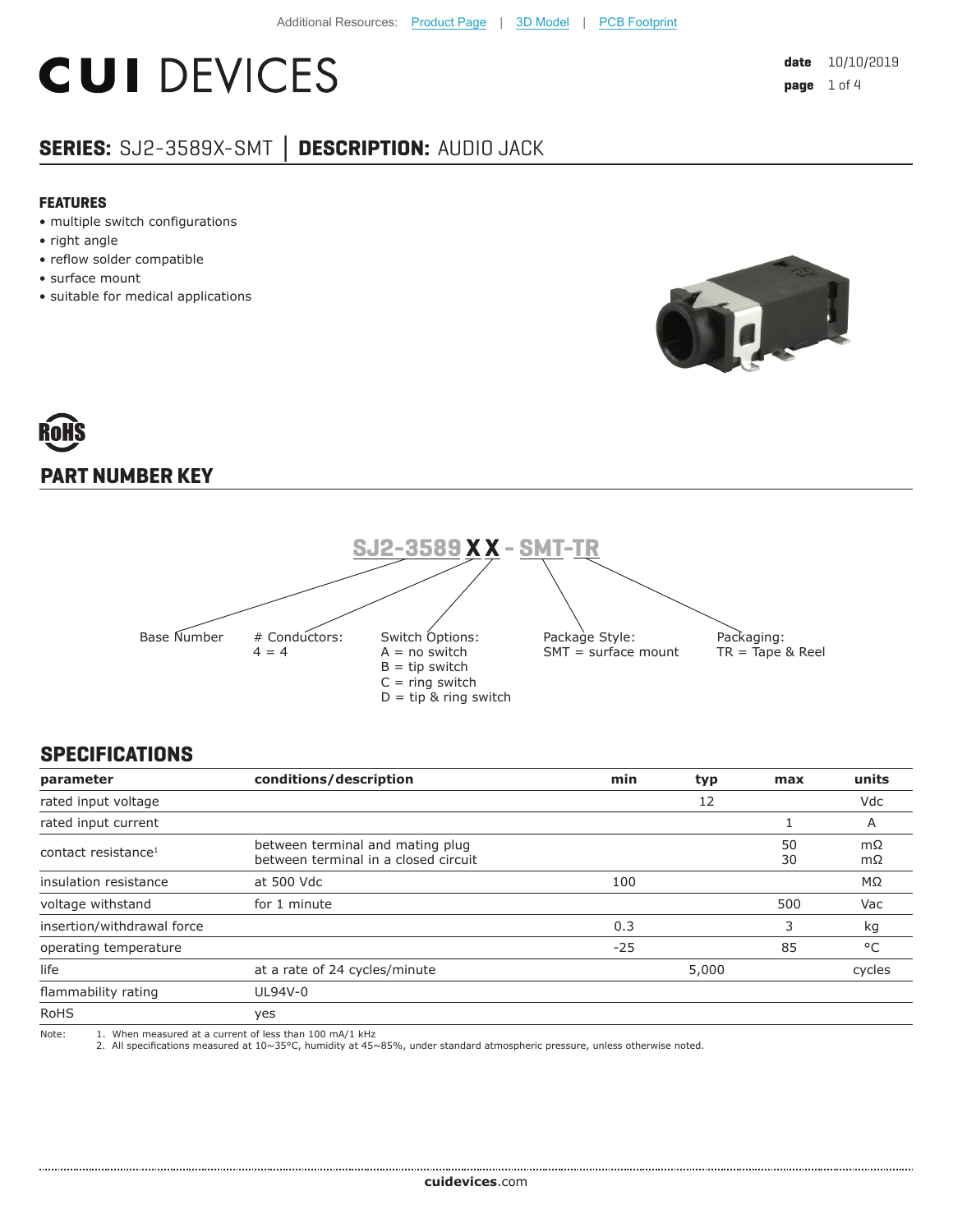#### **MECHANICAL DRAWING**

units: mm tolerance:  $X.X \pm 0.2$  mm X.XX ±0.10 mm X.XXX ±0.050 mm PCB: ±0.05 mm



|             | MATERIAL     | <b>PLATING</b> |  |
|-------------|--------------|----------------|--|
| terminal 1  | copper alloy | silver         |  |
| terminal 2  | copper alloy | silver         |  |
| terminal 3  | copper alloy | silver         |  |
| terminal 4  | copper alloy | silver         |  |
| terminal 10 | brass        | silver         |  |
| terminal 11 | brass        | silver         |  |
| plastic     | PA10T        |                |  |
|             |              |                |  |













Recommended PCB Layout Top View

| Model No.      | SJ2-35894A-SMT              | SJ2-35894B-SMT                          | SJ2-35894C-SMT                     | SJ2-35894D-SMT                                 |
|----------------|-----------------------------|-----------------------------------------|------------------------------------|------------------------------------------------|
| Schematic      | о1<br>04<br>о 3<br>$\sim$ 2 | -01<br>о4<br>O 3<br>$-010$<br>$\circ$ 2 | -01<br>04<br>о3<br>011<br>$\sim$ 2 | -0 1<br>о4<br>-03<br>011<br>$-010$<br>$\sim$ 2 |
| PIN            |                             |                                         |                                    |                                                |
| 1              | sleeve                      | sleeve                                  | sleeve                             | sleeve                                         |
| 2              | tip                         | tip                                     | tip                                | tip                                            |
| 3              | ring 1                      | ring 1                                  | ring 1                             | ring 1                                         |
| $\overline{4}$ | ring 2                      | ring 2                                  | ring 2                             | ring 2                                         |
| 10             | <b>NP</b>                   | tip switch                              | <b>NP</b>                          | tip switch                                     |
| 11             | <b>NP</b>                   | <b>NP</b>                               | ring 1 switch                      | ring 1 switch                                  |

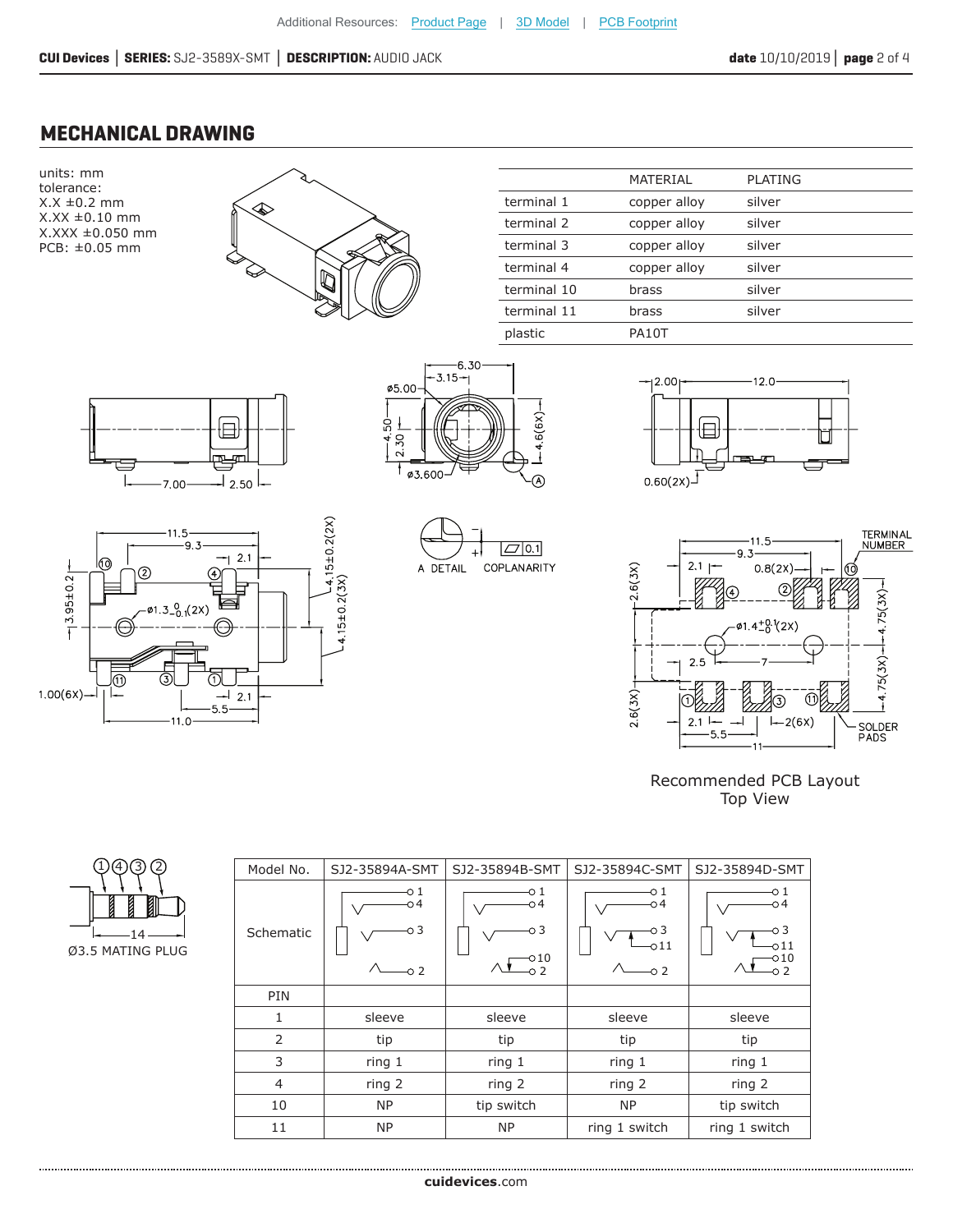**REEL** 

. . . . . . . . . . . . . . . . . . . .

#### **SOLDERABILITY**



#### **PACKAGING**

units: mm

Reel Size: Ø381 mm Reel QTY: 950 pcs per reel